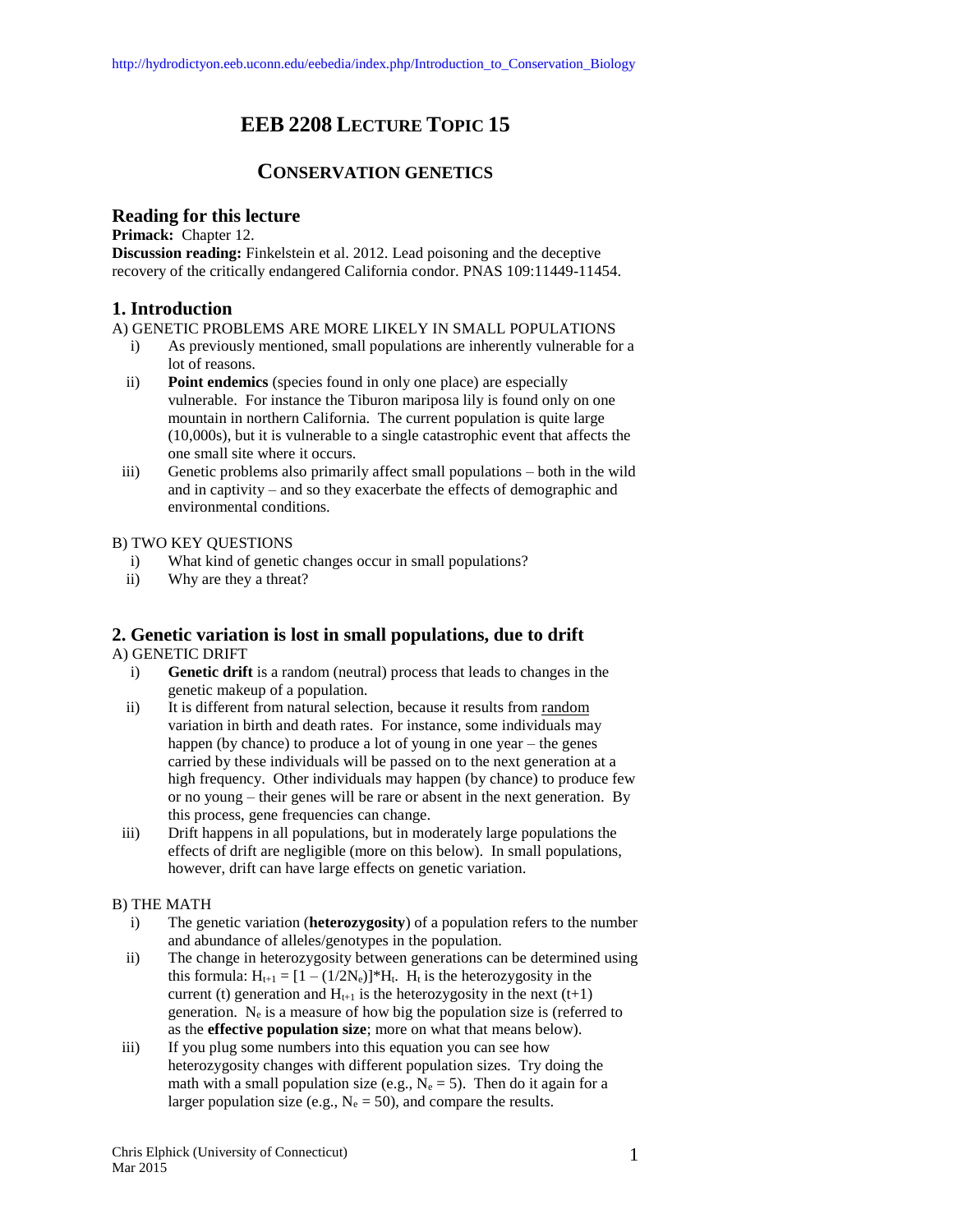- iv) Note that the part of the equation  $(1 1/2N_e)$  must always be less than one (because  $N_e$  is always positive). This means that heterozygosity will always decline as a result of drift.
- v) If you don't really understand this, go back and work through it again (doing the calculations will help). If you still don't get it, ask for help.
- vi) The rate at which genetic variation is lost from a population will vary depending on the effective population size and on the length of time over which it is measured. See figure in Primack.

#### C) DOES GENETIC VARIATION ALWAYS DECLINE?

- i) NO!!! The results described above mean that if drift is the only process affecting genetic variation then there will always be a decline. But, other processes also occur.
- ii) Counteracting the loss of variation due to drift is mutation, which increases variation. But, the mutation rate is relatively low and does not change with population size. In large populations, where the loss of variation due to drift is very, very small, the mutation rate can counterbalance the losses. But, in very small populations, the rate of loss (through drift) goes up and the rate of gain (through mutation) stays the same, leading to a net loss.
- iii) If you are considering an endangered population, rather than an entire species, variation can also be increased through immigration. Even relatively low rates of immigration (1 or 2 individuals per generation) can be enough to counter the effects of drift. How would this information influence the way you manage a captive population?

## **3. Effective population size**

#### A) DEFINITIONS

- i) In the equation given above we used a value called  $N_e$ , the **effective population size**. This value is different from the actual population size (sometimes called the **census population size**, because it is the number you would come up with if you did a census and counted every individual in the population). The difference between these two measures is very important.
- ii) The effective population size is a theoretical measure of how many individuals are contributing their genes to the next generation.

#### B) WHAT INFLUENCES THE EFFECTIVE POPULATION SIZE?

- i) N<sup>e</sup> depends on several different things, including the sex ratio (the more skewed the sex ratio, the smaller  $N_e$  will be relative to N), variation among individuals in the number of young produced (a lot of variation reduces Ne), and fluctuations in population size.
- ii) Estimating the difference between  $N_e$  and N can be complex (see Primack). But the key thing to know is that the effective population size is almost always smaller than N, and often much smaller.
- iii) Since loss of genetic variation depends on  $N_{e}$ , the rate of loss can be much greater than one would suspect based simply on the number of individuals that you know are in the population. This is why it is really important to consider  $N_e$  rather than N when assessing the likely genetic effects for a particular population.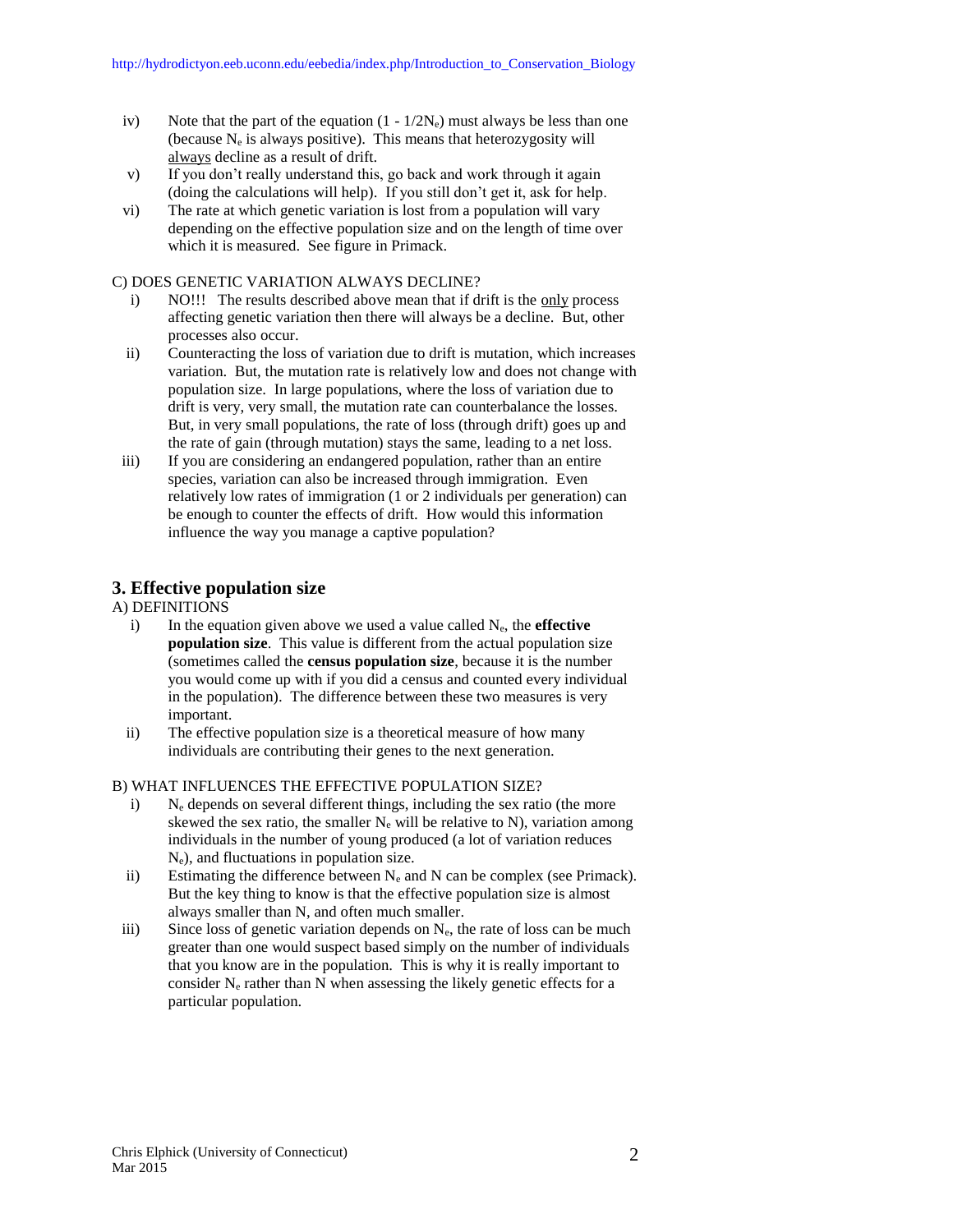## **4. What are the consequences of losing genetic diversity?**

#### A) SHORT TERM EFFECTS

- i) The primary short-term problem is **inbreeding depression**. Inbreeding occurs when close relatives mate, and when populations get small it becomes inevitable that the remaining individuals will be closely related. Consequently, inbreeding is common in very small populations.
- ii) Inbreeding depression arises when individuals are produced that are homozygous for deleterious recessive alleles. The result is reduced survival and reproductive output of the offspring, and these demographic changes can alter the dynamics of the population in a manner that increases the risk of extinction.
- iii) In small populations, genetic diversity is also lost at random, which means that both good and bad alleles can be completely lost from the population. Hence, just through random processes, alleles that have benefits to a species (e.g., those that confer disease resistance) may be lost.

#### B) EXAMPLE: FLORIDA PANTHER

- i) The Florida panther is a subspecies of mountain lion that is clearly isolated from the nearest mountain lion population in Texas. The population has declined considerably and is currently considered an endangered species under the US Endangered Species Act. In the late 1980s there were only 30-50 left and the population had been small for some time.
- ii) At this time, there were signs of inbreeding in the population. For instance, a high proportion of the sperm produced by males was abnormal. A lot of the cats in the population also had kinked tails, which in itself is not necessarily a problem, but is a sign of inbreeding.
- iii) Because immigration was unlikely, conservation managers decided that they needed to do something to reduce the effects of inbreeding. In 1995, mountain lions from Texas were introduced to bring more genetic variation into the population. This move was controversial, because there was concern that mixing individuals from the two populations would be tantamount to destroying the distinct Florida subspecies.
- iv) The offspring of the introduced females proved to have fully functional sperm and to lack kinked tails – a sign that the introductions worked (i.e., they reduced the effects of inbreeding). Populations have also increased since that time (though it is possible this could also be due to other conservation measures); genetic diversity and survival have also increased.
- v) This situation does, however, raise questions about whether the current population is really still a population of Florida panthers. What do you think?

#### C) EXAMPLE: LAKESIDE DAISY

- i) The Lakeside daisy is found around the Great Lakes and is listed as threatened under the Endangered Species Act.
- ii) A remnant population in Illinois was found to produce no seed, and was heading for extinction. The lack of seed-set was because the species is self-incompatible, which means that two individuals with the same genotype cannot produce viable seed, and all individuals in the population had the same genotype.
- iii) The only way for this population to persist was to introduce plants with a different genotype.

#### D) GENERAL EFFECTS OF INBREEDING

i) A recent study, used simulation models similar to those demonstrated in the PVA lecture to investigate just how serious inbreeding effects could be for a range of species.

Chris Elphick (University of Connecticut) Mar 2015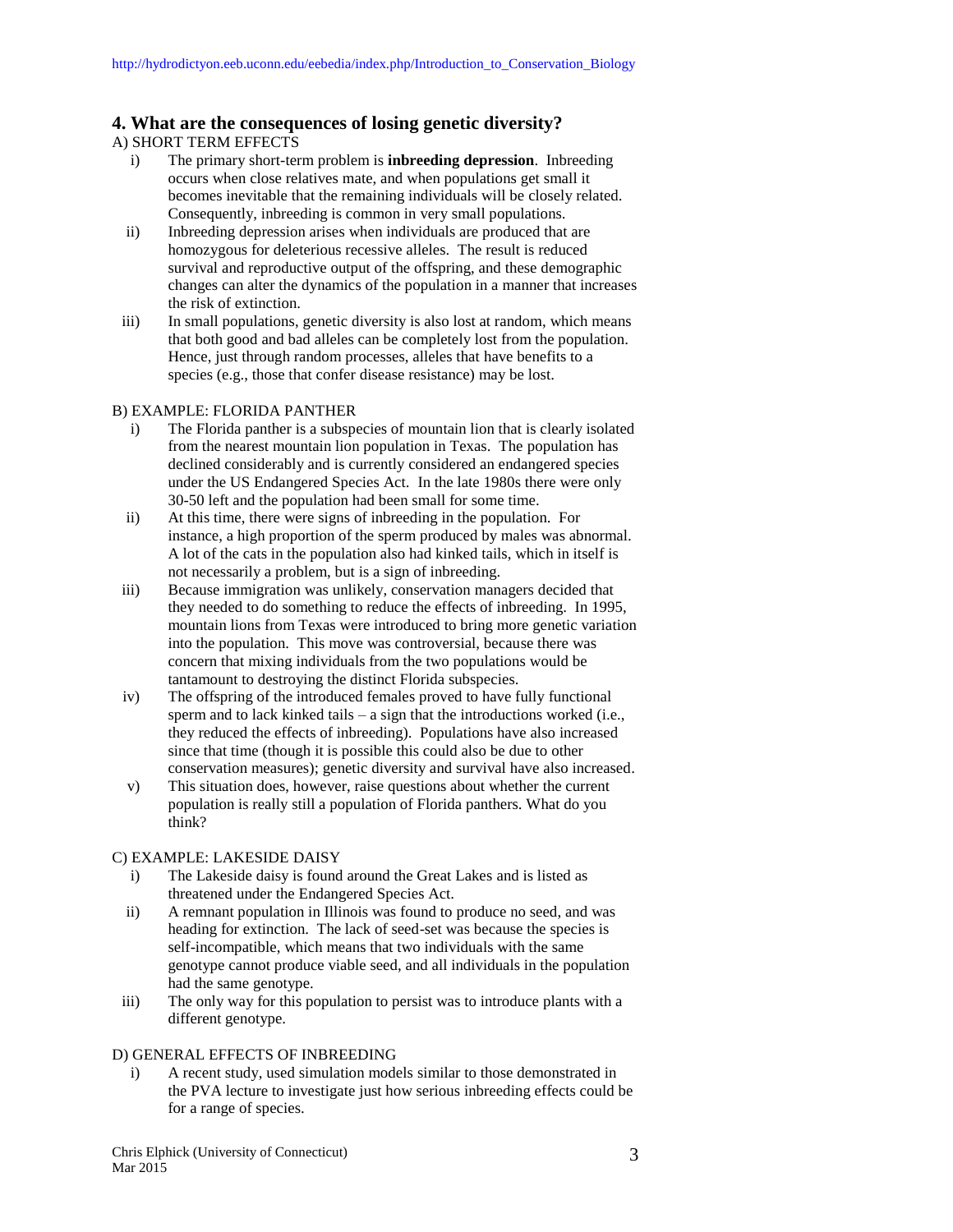- ii) The study looked at about 30 species, all mammals and birds (why do you think this was?).
- iii) The authors created population models that simulated population dynamics and allowed them to estimate the chance of extinction. They also included a component that simulated the effects of inbreeding that would be found in a typical population so that they could compare the model output with and without the genetic effects.
- iv) The result was that the time to extinction was reduced by an average of 37% … in other words, species went extinct about a third faster when the inbreeding effects were included. If these simulations are accurate, they indicate that predictions that do not account for inbreeding will consistently underestimate the risk of extinction.

#### E) LONG TERM EFFECTS

- i) Loss of genetic variation also has long term consequences for a population because it reduces the potential for that species to adapt to changing conditions. This is because natural selection requires variation in order to act (otherwise there is nothing to select between!).
- ii) An ability to adapt to new conditions might be critical for species in light of fundamental changes in their habitats, e.g., as climate changes, or as chronic pollution arises.

## **5. So how big do populations need to be?**

#### A) ESTIMATES BASED ON REAL POPULATIONS

- i) Studies of real populations show that some species can last for a long time with very small populations.
- ii) But, in most cases, at least a few 100 individuals are needed for a population to last >100 years. This suggests that a few 100 is an absolute minimum for fairly long-term (100 yr) viability.
- iii) As noted previously, though, the trouble with real populations is that there are not many data sets that are long enough to say much. So, these estimates may not be very good.

#### B) ESTIMATES BASED ON GENETIC CONSIDERATIONS

- i) Some of the first attempts to estimate MVP in general terms focused on the genetic issues faced by small populations. This work resulted in what was known as the "50/500 rule."
- ii) The idea was that at least 50 individuals are needed to protect a species from inbreeding effects over the short-term, and at least 500 were needed to avoid serious effects of drift over the long term.
- iii) Lots of people jumped on this and saw it as a nice easy guideline. Unfortunately the rule was misinterpreted in several ways. First, the focus was on the "50" part, whereas the number 500 was more important for long-term conservation. Second, some users of the rule ignored the fact that these numbers refer to the **effective population size**  $(N_e)$ , which is usually much smaller than the real population (see above).
- iv) In fact, it is estimated that  $N_e$  is often 1/5 to 1/10 of N. Hence, the 50/500 rule basically means that MVP on average should be about 2,500 - 5,000 based on genetic considerations alone. Subsequent research suggests that to avoid losing evolutionary potential within the population, this number should be even higher (up to 10,000 or more).